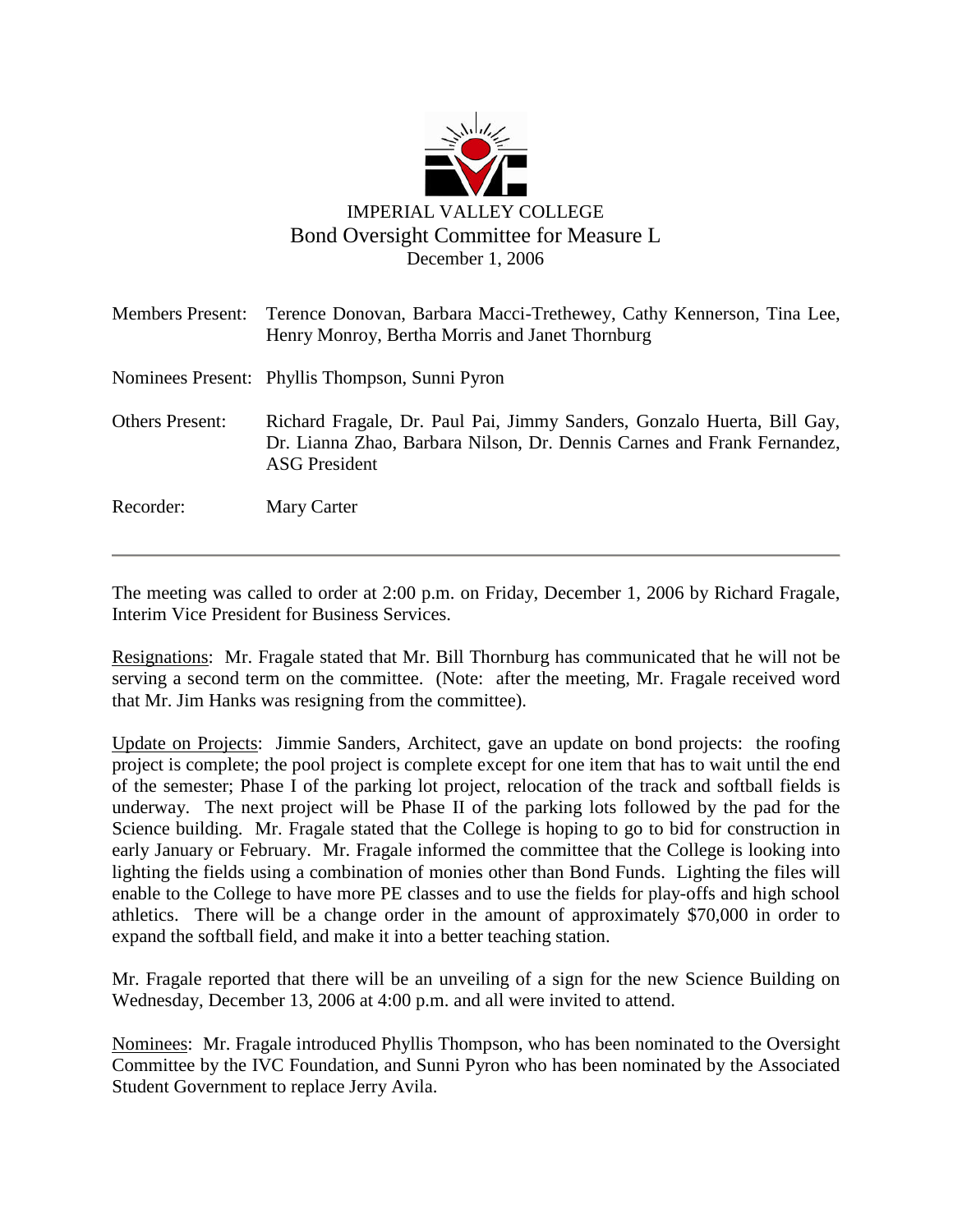Expenditure Report: The committee reviewed an expenditure report for FY 2006-07: expenditures through November 22 were \$1,267,698.32, income was \$294,266.99, and cash in the County Treasury was \$20,681,443.61.

Gonzalo Huerta questioned use of "Technology Building" in expenditure report, he stated that the Career Technical Building is building #2. Dr. Pai stated the bond was not meant to satisfy all facility needs. The architect interpreted the needs identified in the visioning process into three buildings. There are questions regarding how much can be accomplished with the Bonds Funds, especially as constructions costs escalate.

Dennis Carnes questioned the allocation of the cost of leased four portable buildings (classrooms) to the Science Building.

Sale of Bonds: Mr. Fragale reported that the College is in the process of selling \$12.5 million in bonds. The College obtained the same rating as before, A2 with Moody's and A- with Standard and Poor's. The College will have sufficient funds to complete the Science Building, including the planetarium. The Science Building will be a showpiece for the College and the community. It is better to do it in a first class manner, and not try to piecemeal it.

Construction Management: Mr. Fragale reported that Nielsen Construction has been approved by the board as the construction management group for bond projects. Barbara Macci asked for an overview of the functions involved.

Reappointment of Members: Members Macci-Trethewey, Morris, Monroy and Donovan indicated their willingness to serve a second two year term on the committee. Dr. Macci asked for more frequent meetings and more information to share with the public. The Board of Trustees will make the appointments at the December 13 Board meeting, along with appointing new members Thompson and Pyron.

Meetings: It was agreed to have meetings every two month, and the next meeting was set for Friday, February 23 at 2:00 p.m.

Chair: M/S/C Monroy/Lee to appointment Dr. Barbara Macci-Trethewey as committee chair.

Meeting adjourned at 3:20 p.m.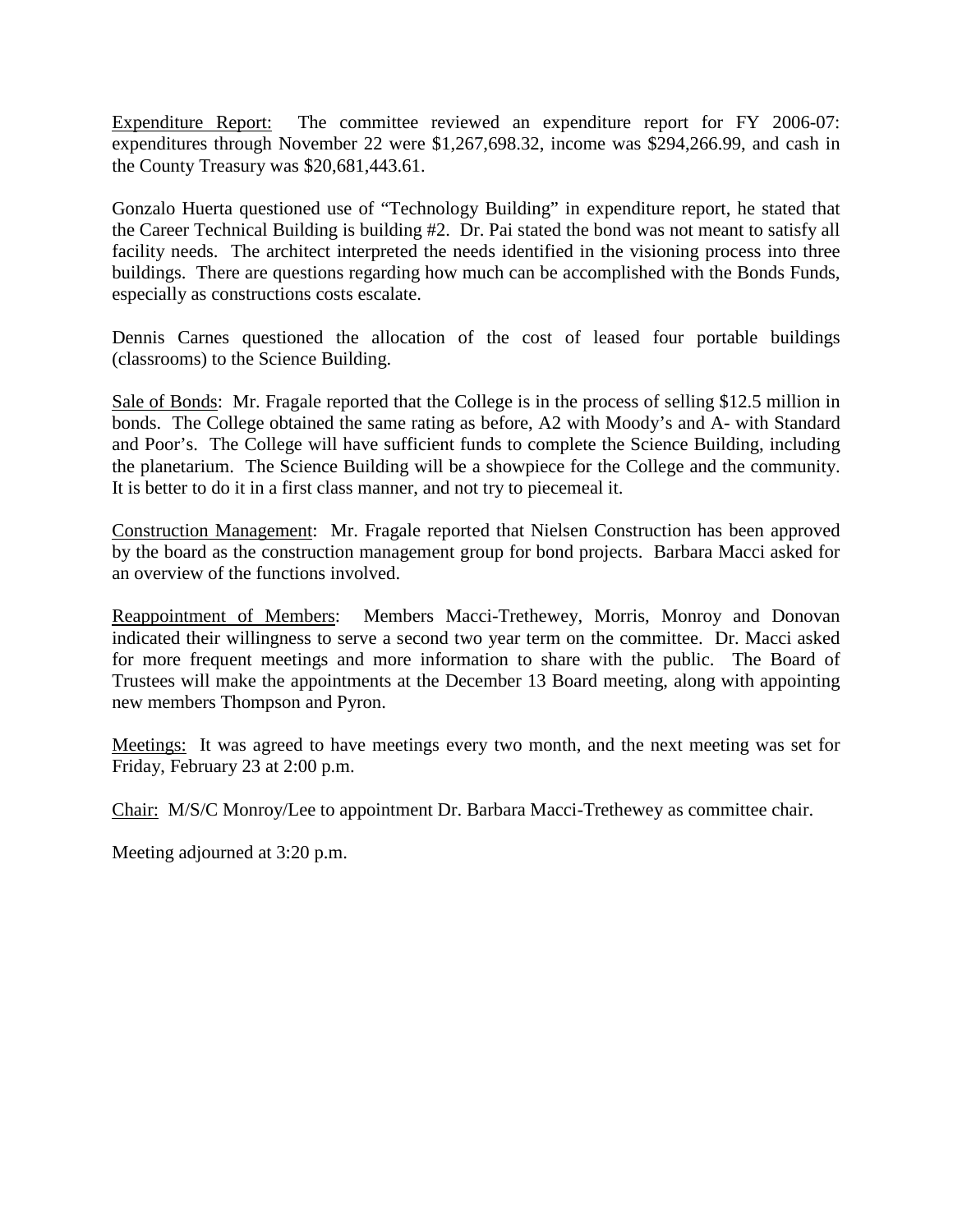### **IMPERIAL VALLEY COLLEGE BOND FUND** as of November 22, 2006

 $\mathbf{v}$ 

 $\int\limits_{-\infty}^{\infty}$ 

| Cash in County Treasury as of 7/1/06        |              | \$21,654,874.94  |
|---------------------------------------------|--------------|------------------|
| <b>Purchase Orders</b>                      |              |                  |
| Modernization                               | 79,827.75    |                  |
| <b>Science Building</b>                     | 665,566.05   |                  |
| <b>Technology Building</b>                  | 231,128.50   |                  |
| Maintenance and Repair                      | 257,543.68   |                  |
| <b>Total Purchase Orders</b>                | 1,234,065.98 |                  |
| <b>Bond Debt Service</b>                    | 0.00         |                  |
| Payroll (maintenance workers)               | 33,632.34    |                  |
| <b>Total Expenditures</b>                   |              | (1, 267, 698.32) |
| Interest earned                             | 294,266.99   |                  |
| <b>Abatements</b>                           | 0.00         |                  |
| <b>Total Income</b>                         |              | 294,266.99       |
| Cash in County Treasury as of Nov. 22, 2006 |              | \$20,681,443.61  |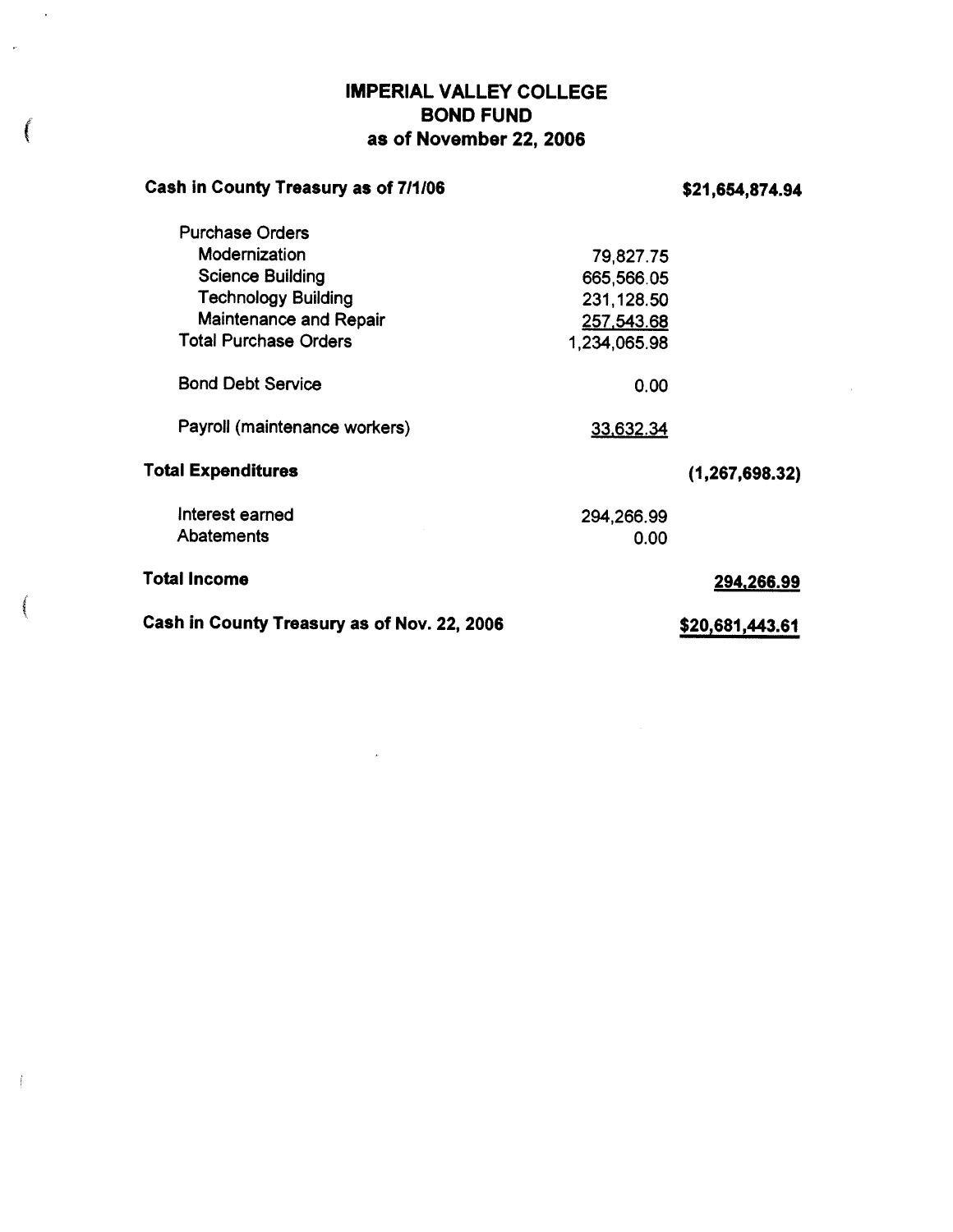| $P.O.$ #             | <b>Vendor</b>                     | <b>Description</b>                                                      |                              |                             | <b>Amount</b>     | Paid            |
|----------------------|-----------------------------------|-------------------------------------------------------------------------|------------------------------|-----------------------------|-------------------|-----------------|
| <b>Modernization</b> |                                   |                                                                         |                              |                             |                   |                 |
|                      |                                   | P6005972 American Express (SD Union) Construction management - legal ad | <b>Building Cost</b>         | - Advertising Expense       | 508.40            | 8/10/06         |
| P6005978 IV Press    |                                   | Construction management - legal ad                                      | <b>Building Cost</b>         | - Advertising Expense       | 311.85            | 8/3/06          |
|                      | P6006005 Tri State Photogrammetry | Photogrammetry                                                          | Inspection, Testing, Permits | - Permits and Bio-assay     | 1,745.00          | 7/27/06         |
|                      | P6006623 Precision Engineering    | Aerial survey                                                           | Inspection, Testing, Permits | - Permits and Bio-assay     | 3,500.00          | 9/7/06          |
|                      |                                   |                                                                         |                              |                             |                   |                 |
|                      | P6005980 Cannon, Merle            | Facility planning services                                              | Contingency                  | - Consulting Services       | 6,680.00          | 7/10/06         |
|                      | P6005981 Urban Crossroads         | Traffic Survey pymt #1                                                  | Contingency                  | - Consulting Services       | 3,121.08          | 7/10/06         |
|                      | P6006236 Urban Crossroads         | Traffic Survey pymt 2                                                   | Contingency                  | - Consulting Services       | 5,670.00          | 8/10/06         |
|                      | P6005863 Wells Fargo              | COP Admin charge                                                        | Contingency                  | - Debt Pymt LRB & COPs      | 200.00            | 7/5/06          |
|                      | P6005973 Wells Fargo              | COP payment 7/1/06                                                      | Contingency                  | Debt Pymt LRB & COPs        | 33,868.19         | 7/10/06         |
| P6006731 US Bank     |                                   | LRB admin fees 8/1/06 - 7/31/07                                         | Contingency                  | - Debt Pymt LRB & COPs      | 165.00            | 9/14/06         |
| P6005861 US Bank     |                                   | LRB pymnt due 8/1/06                                                    | Contingency                  | - Debt Pymt LRB & COPs      | 24,058.23         | 7/5/06          |
|                      |                                   |                                                                         |                              | <b>Total Modernization</b>  | 79,827.75         |                 |
|                      | <b>Science Building</b>           |                                                                         |                              |                             |                   |                 |
|                      | P6006005 Tri State Photogrammetry | Photogrammetry                                                          | Inspection, Testing, Permits | - Permits and Bio-assay     | 1,745.00          | 7/27/06         |
|                      | P6006623 Precision Engineering    | Aerial survey                                                           | Inspection, Testing, Permits | - Permits and Bio-assay     | 3,500.00          | 9/7/06          |
|                      | P6006506 Mobile Modular           | Classroom Portable Lease August                                         | Contingency                  | - Facility/Equip Rental     | 2,737.77          | 9/7/06          |
|                      | P6006149 Mobile Modular           | Classroom Portable Lease July                                           | Contingency                  | - Facility/Equip Rental     | 2,737.77          | 8/3/06          |
|                      | P6007474 Mobile Modular           | Classroom Portable Lease Oct                                            | Contingency                  | - Facility/Equip Rental     | 2,737.77          | 11/9/06         |
|                      | P6006926 Mobile Modular           | Classroom Portable Lease Sept.                                          | Contingency                  | - Facility/Equip Rental     | 2,737.77          | 9/28/06         |
|                      | P6006404 Mobile Modular           | Teachers Portable lease August                                          | Contingency                  | - Facility/Equip Rental     | 374.43            | 8/24/06         |
|                      | P6006000 Mobile Modular           | Teachers Portable lease July                                            | Contingency                  | - Facility/Equip Rental     | 374.43            | 7/27/06         |
|                      | P6007302 Mobile Modular           | Teachers Portable lease Oct                                             | Contingency                  | - Facility/Equip Rental     |                   | 374.43 10/19/06 |
|                      | P6007900 Mobile Modular           | <b>Teachers Portable lease Oct</b>                                      | Contingency                  | - Facility/Equip Rental     |                   | 374.43 11/14/06 |
|                      | P6006809 Mobile Modular           | Teachers Portable lease Sept                                            | Contingency                  | - Facility/Equip Rental     | 374.43            | 9/21/06         |
|                      | P6007410 All Valley Fence         | Building relocation - fence                                             | Contingency                  | - Site and Site Improvement | 1,400.00 10/31/06 |                 |
|                      | P6006728 AM Desert Storm Concrete | Building relocation - sidewalks                                         | Contingency                  | Site and Site Improvement   | 8,460.00          | 9/28/06         |
| P6007183 Avaya       |                                   | Building relocation - phone                                             | Contingency                  | - Site and Site Improvement | 440.00            | 11/9/06         |
|                      | P6006625 BLT Companies            | Building relocation - hoist                                             | Contingency                  | - Site and Site Improvement | 5,555.50          | 9/7/06          |
|                      | P6007147 Clairemont Equipment     | Building relocation - compressor                                        | Contingency                  | - Site and Site Improvement | 69.19             | 10/20/06        |
| P6006747 Dixieline   |                                   | Building relocation - cartage                                           | Contingency                  | Site and Site Improvement   | 3,480.14          | 10/5/06         |
| P6007148 Dixieline   |                                   | Building relocation - supplies                                          | Contingency                  | - Site and Site Improvement | 388.88            | 10/20/06        |
| P6007565 Dixieline   |                                   | Building relocation - supplies                                          | Contingency                  | Site and Site Improvement   | 173.09            | 11/9/06         |
|                      | P6006727 Early Detection Security | Building relocation - reinstall alarm                                   | Contingency                  | Site and Site Improvement   | 260.00            | 9/14/06         |
|                      | P6006565 Five Star Electrical     | Building relocation - electrical                                        | Contingency                  | - Site and Site Improvement | 124,500.00        | 8/31/06         |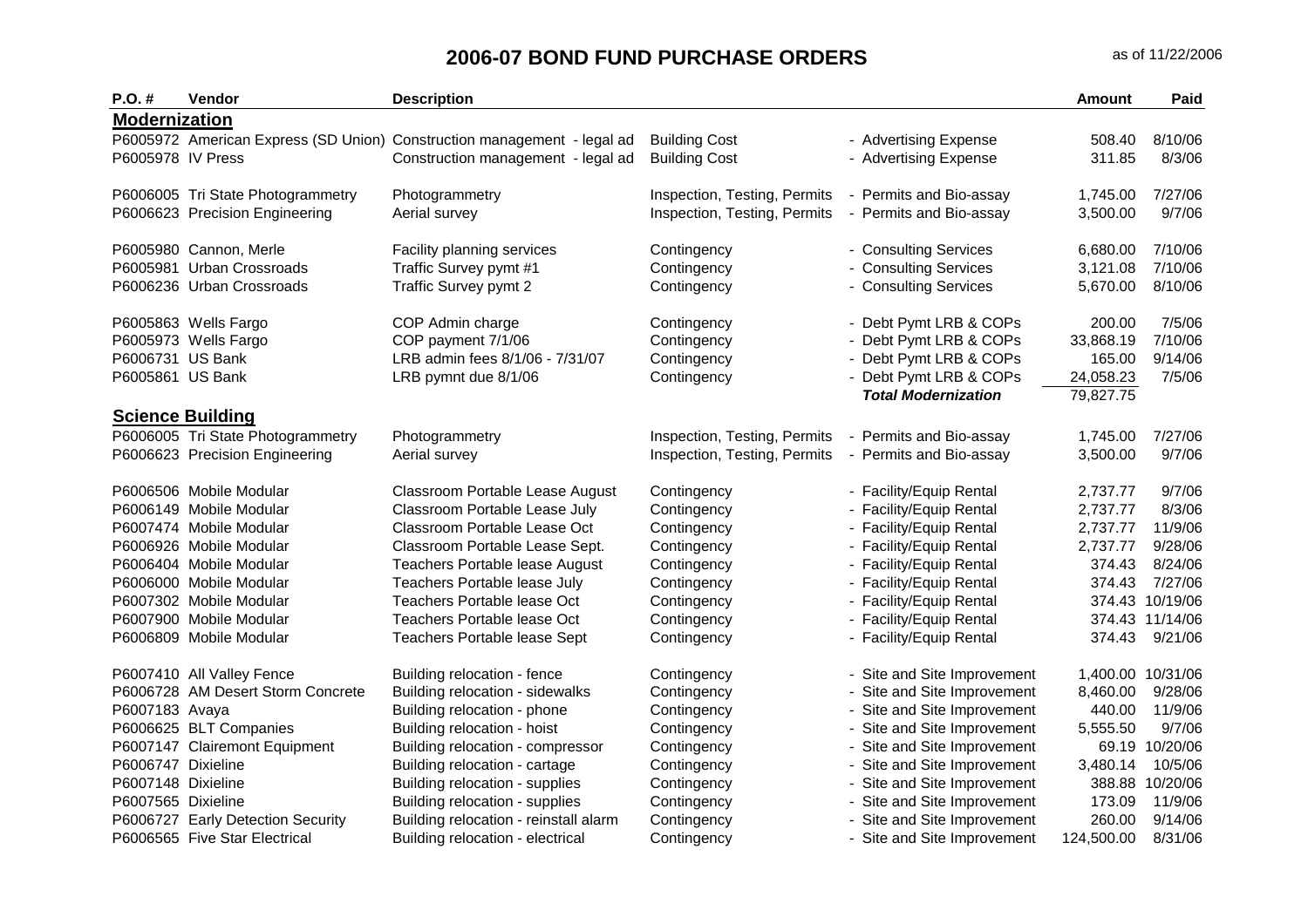| $P.O. \#$      | Vendor                               | <b>Description</b>                                 |             |                             | Amount            | Paid            |
|----------------|--------------------------------------|----------------------------------------------------|-------------|-----------------------------|-------------------|-----------------|
|                | P6006597 Five Star Electrical        | Building relocation - electrical panel             | Contingency | - Site and Site Improvement | 2,025.00          | 9/14/06         |
|                | P6007149 Frazee Paint                | Building relocation - supplies                     | Contingency | - Site and Site Improvement | 903.17            | 10/20/06        |
|                | P6006035 Granite Construction        | Building relocation - concrete demo                | Contingency | Site and Site Improvement   | 351.00            | 8/3/06          |
|                | P6006598 Imperial Foam System        | Building relocation - seal roofs                   | Contingency | Site and Site Improvement   | 2,900.00          | 9/14/06         |
|                | P6006122 Intra Link Communications   | Building relocation - cabling                      | Contingency | Site and Site Improvement   | 7,897.67          | 9/7/06          |
|                | P6006729 IntraLink Communications    | Building relocation - change order                 | Contingency | - Site and Site Improvement | 4,054.47          | 9/28/06         |
|                | P6006599 JS Floor Covering           | Building relocation - carpet Math lab              | Contingency | - Site and Site Improvement | 1,600.00          | 9/14/06         |
|                | P6007413 JS Flooring                 | Building relocation - carpet Assessmen Contingency |             | Site and Site Improvement   | 5,736.40 10/31/06 |                 |
|                | P6006898 Labor Ready                 | Building relocation - temporary labor              | Contingency | Site and Site Improvement   | 1,110.56          | 9/28/06         |
|                | P6007006 Labor Ready                 | Building relocation - temp labor                   | Contingency | Site and Site Improvement   | 1,817.28          | 10/5/06         |
|                | P6007409 Labor Ready                 | Building relocation - temp labor                   | Contingency | - Site and Site Improvement | 1,009.60 10/20/06 |                 |
| P6006600 Lowes |                                      | Building relocation - supplies                     | Contingency | Site and Site Improvement   | 77.17             | 9/14/06         |
| P6006601 Lowes |                                      | Building relocation - supplies                     | Contingency | Site and Site Improvement   | 457.12            | 9/14/06         |
| P6006445 Lowes |                                      | Building relocation - supplies                     | Contingency | Site and Site Improvement   | 94.95             | 9/28/06         |
| P6007143 Lowes |                                      | Building relocation - supplies                     | Contingency | Site and Site Improvement   | 1,084.66 10/20/06 |                 |
| P6007150 Lowes |                                      | Building relocation - supplies                     | Contingency | - Site and Site Improvement |                   | 529.18 10/20/06 |
| P6007414 Lowes |                                      | Building relocation - supplies                     | Contingency | Site and Site Improvement   |                   | 144.37 10/31/06 |
| P6007545 Lowes |                                      | Building relocation - supplies                     | Contingency | Site and Site Improvement   | 102.46            | 11/9/06         |
|                | P6006123 Meadows Construction        | Building relocation - move bldgs                   | Contingency | Site and Site Improvement   | 61,800.00         | 11/9/06         |
|                | P6005739 Nations Rent                | Building relocation                                | Contingency | - Site and Site Improvement | 655.93            | 7/10/06         |
|                | P6005677 Nations Rent                | <b>Building relocation</b>                         | Contingency | Site and Site Improvement   | 365.05            | 7/10/06         |
|                | P6006028 Nations Rent                | Building relocation - dump truck                   | Contingency | Site and Site Improvement   | 248.45            | 8/3/06          |
|                | P6006032 OneSource Dist              | Building relocation - supplies                     | Contingency | Site and Site Improvement   | 2,564.70          | 8/3/06          |
|                | P6006573 OneSource Dist              | Building relocation - electrical                   | Contingency | Site and Site Improvement   | 16,350.56         | 8/31/06         |
|                | P6006611 OneSource Dist              | Building relocation - fiber cable                  | Contingency | - Site and Site Improvement | 17,952.51         | 9/7/06          |
|                | P6006603 OneSource Dist              | Building relocation - supplies                     | Contingency | Site and Site Improvement   | 676.20            | 9/7/06          |
|                | P6006949 OneSource Dist              | <b>Building Relocation - supplies</b>              | Contingency | Site and Site Improvement   | 632.73            | 10/5/06         |
|                | P6006951 OneSource Dist              | Building relocation - supplies                     | Contingency | Site and Site Improvement   |                   | 335.03 10/20/06 |
|                | P6005945 Pioneer Van & Storage       | <b>Building relocation</b>                         | Contingency | - Site and Site Improvement | 8,983.00          | 7/27/06         |
|                | P6006617 Pioneer Van & Storage       | Building relocation - storage                      | Contingency | - Site and Site Improvement | 750.00            | 9/14/06         |
|                | P6006950 Pioneer Van & Storage       | Building relocation - storage Sept.                | Contingency | Site and Site Improvement   | 375.00            | 10/5/06         |
|                | P6006604 Pyramid Construction        | Building relocation - pad                          | Contingency | Site and Site Improvement   | 18,370.00         | 9/28/06         |
|                | P6006759 Quick Deck                  | Building relocation - ramp rental                  | Contingency | Site and Site Improvement   | 2,911.68          | 9/28/06         |
|                | P6006855 Quick Deck                  | Building relocation - ramp rental                  | Contingency | - Site and Site Improvement | 462.24            | 9/28/06         |
|                | P6007412 Quick Deck                  | Building relocation - ramp rental Oct              | Contingency | Site and Site Improvement   |                   | 462.24 10/31/06 |
|                | P6007547 Quick Deck                  | Building relocation - ramp rental Nov              | Contingency | Site and Site Improvement   |                   | 462.24 11/20/06 |
|                | P6007544 Sherwin Williams            | Building relocation - supplies                     | Contingency | Site and Site Improvement   | 68.49             | 11/9/06         |
|                | P6006619 Superior Ready Mix Concrete | Building relocation - concrete                     | Contingency | - Site and Site Improvement | 479.71            | 9/14/06         |
|                | P6006624 Valley Ace Hardware         | Building relocation - supplies                     | Contingency | Site and Site Improvement   | 300.29            | 9/14/06         |
|                | P6007575 Valley Ace Hardware         | Building relocation - supplies                     | Contingency | Site and Site Improvement   | 338.95            | 11/9/06         |
|                | P6007152 Vics Air Conditioning       | Building relocation - ducts                        | Contingency | - Site and Site Improvement | 1,873.94 10/19/06 |                 |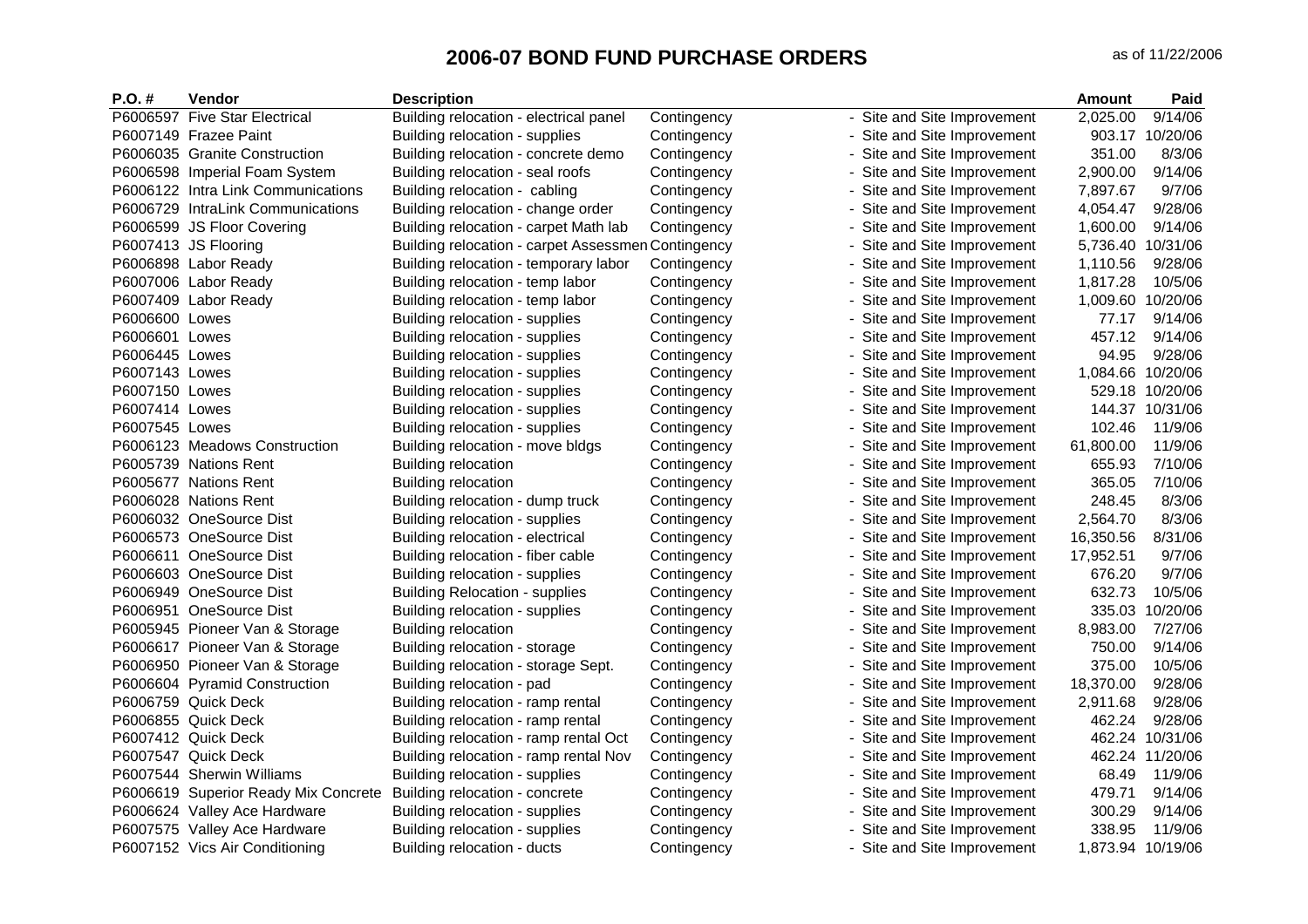| P.O. #                 | <b>Vendor</b>                     | <b>Description</b>                   |                              |                               | <b>Amount</b>      | Paid              |
|------------------------|-----------------------------------|--------------------------------------|------------------------------|-------------------------------|--------------------|-------------------|
| P6006620 Wymore Inc.   |                                   | Building relocation - cut welds      | Contingency                  | - Site and Site Improvement   | 1,012.50           | 9/7/06            |
|                        | P6007524 Granite Const            | Sports field relocation - pymt 1     | Contingency                  | - Site and Site Improvement   | 50,833.15 11/14/06 |                   |
| P6007553 Frazee Paint  |                                   | supplies                             | Contingency                  | - Site and Site Improvement   |                    | 1,414.76 11/14/06 |
| P6007072 Lowes         |                                   | supplies                             | Contingency                  | - Site and Site Improvement   |                    | 631.89 10/19/06   |
| P6005863 Wells Fargo   |                                   | COP Admin charge                     | Contingency                  | - Debt Pymt LRB & COPs        | 820.00             | 7/5/06            |
| P6005973 Wells Fargo   |                                   | COP payment 7/1/06                   | Contingency                  | Debt Pymt LRB & COPs          | 139,129.52         | 7/10/06           |
| P6006731 US Bank       |                                   | LRB admin fees 8/1/06 - 7/31/07      | Contingency                  | - Debt Pymt LRB & COPs        | 676.50             | 9/14/06           |
| P6005861 US Bank       |                                   | LRB pymnt due 8/1/06                 | Contingency                  | Debt Pymt LRB & COPs          | 98,638.76          | 7/5/06            |
|                        | P6006375 SchoolOutletcom          | desks, chairs                        | Furnishing and Equipment     | - Equipment                   | 12,559.78          | 10/31/06          |
|                        | P6007163 VWR Scientific           | Chemical storage cabinets            | Furnishing and Equipment     | - Equipment                   | 27,740.16          | 10/5/06           |
|                        |                                   |                                      |                              | <b>Total Science Building</b> | 665,566.05         |                   |
| <b>Technology Bldg</b> | P6006005 Tri State Photogrammetry | Photogrammetry                       | Inspection, Testing, Permits | - Permits and Bio-assay       | 1,745.00           | 7/27/06           |
|                        | P6006623 Precision Engineering    | Aerial survey                        | Inspection, Testing, Permits | - Permits and Bio-assay       | 3,500.00           | 9/7/06            |
|                        |                                   |                                      |                              |                               |                    |                   |
|                        | P6006000 Mobile Modular           | Teachers Portable lease July         | Contingency                  | - Facility/Equip Rental       | 374.43             | 7/27/06           |
|                        | P6006404 Mobile Modular           | Teachers Portable lease August       | Contingency                  | - Facility/Equip Rental       | 374.43             | 8/24/06           |
|                        | P6006809 Mobile Modular           | Teachers Portable lease Sept         | Contingency                  | - Facility/Equip Rental       | 374.43             | 9/21/06           |
|                        | P6007302 Mobile Modular           | Teachers Portable lease Oct          | Contingency                  | - Facility/Equip Rental       |                    | 374.43 10/19/06   |
|                        | P6007900 Mobile Modular           | Teachers Portable lease Oct          | Contingency                  | - Facility/Equip Rental       |                    | 374.43 11/14/06   |
|                        | P6006149 Mobile Modular           | Classroom Portable Lease July        | Contingency                  | - Facility/Equip Rental       | 1,240.03           | 8/3/06            |
|                        | P6006506 Mobile Modular           | Classroom Portable Lease August      | Contingency                  | - Facility/Equip Rental       | 1,240.03           | 9/7/06            |
|                        | P6006926 Mobile Modular           | Classroom Portable Lease Sept.       | Contingency                  | - Facility/Equip Rental       | 1,240.03           | 9/28/06           |
|                        | P6007474 Mobile Modular           | Classroom Portable Lease Oct         | Contingency                  | - Facility/Equip Rental       | 1,240.03           | 11/9/06           |
|                        | P6007524 Granite Const            | Sports field relocation - pymt 1     | Contingency                  | - Site and Site Improvement   | 38,347.82 11/14/06 |                   |
| P6005863 Wells Fargo   |                                   | COP Admin charge                     | Contingency                  | - Debt Pymt LRB & COPs        | 620.00             | 7/5/06            |
| P6005973 Wells Fargo   |                                   | COP payment 7/1/06                   | Contingency                  | - Debt Pymt LRB & COPs        | 104,991.39         | 7/10/06           |
| P6006731 US Bank       |                                   | LRB admin fees 8/1/06 - 7/31/07      | Contingency                  | Debt Pymt LRB & COPs          | 511.50             | 9/14/06           |
| P6005861 US Bank       |                                   | LRB pymnt due 8/1/06                 | Contingency                  | Debt Pymt LRB & COPs          | 74,580.52          | 7/5/06            |
|                        |                                   |                                      |                              | <b>Total Technology Bldg</b>  | 231,128.50         |                   |
|                        | <b>Maintenance &amp; Repair</b>   |                                      |                              |                               |                    |                   |
| P6005446 Nations Rent  |                                   | dump truck/back hoe                  | <b>Building Cost</b>         | - Site and Site Improvement   | 1,260.02           | 7/10/06           |
|                        | P6005875 Ryerson Concrete         | concrete/silt for quad area          | <b>Building Cost</b>         | - Site and Site Improvement   | 1,637.26           | 7/27/06           |
| P6006053 Best Roofing  |                                   | Roofing project - progress billing 5 | <b>Building Cost</b>         | - Site and Site Improvement   | 13,296.60          | 8/3/06            |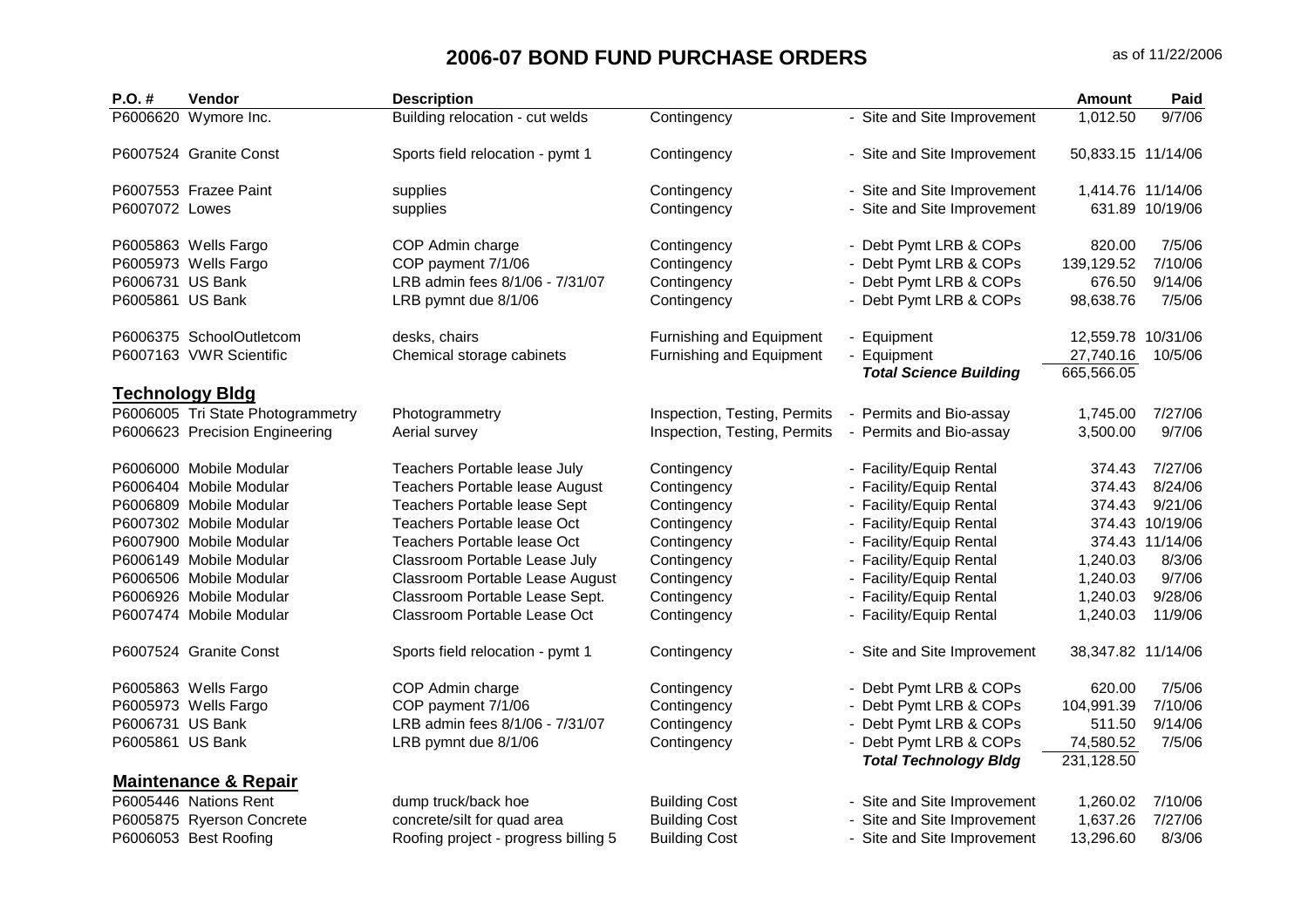| $P.O. \#$         | <b>Vendor</b>         | <b>Description</b>              |                      |                                 | Amount             | <b>Paid</b> |
|-------------------|-----------------------|---------------------------------|----------------------|---------------------------------|--------------------|-------------|
| P6006167          | Airgas West           | Building relocation - Acetalyne | <b>Building Cost</b> | - Site and Site Improvement     | 147.75             | 8/3/06      |
| P6006411 IV Press |                       | Parking lot - legal ad          | <b>Building Cost</b> | - Site and Site Improvement     | 868.50             | 9/7/06      |
|                   | P6006733 Best Roofing | Roofing project - pymt 6        | <b>Building Cost</b> | - Site and Site Improvement     | 33.783.01          | 9/14/06     |
|                   | P6006735 Tenant Space | Pool renovation - pymt 4        | <b>Building Cost</b> | - Site and Site Improvement     | 50.347.48          | 9/14/06     |
|                   | P6007465 Sanders Inc  | Architectural fee roof, pool    | Architect            | - Consulting Services           | 51.548.43 10/31/06 |             |
|                   | P6005863 Wells Fargo  | COP Admin charge                | Contingency          | - Debt Pymt LRB & COPs          | 360.00             | 7/5/06      |
|                   | P6005973 Wells Fargo  | COP payment 7/1/06              | Contingency          | - Debt Pymt LRB & COPs          | 60.692.81          | 7/10/06     |
|                   | P6006731 US Bank      | LRB admin fees 8/1/06 - 7/31/07 | Contingency          | - Debt Pymt LRB & COPs          | 297.00             | 9/14/06     |
| P6005861 US Bank  |                       | LRB pymnt due 8/1/06            | Contingency          | - Debt Pymt LRB & COPs          | 43,304.82          | 7/5/06      |
|                   |                       |                                 |                      | <b>Total Maint &amp; Repair</b> | 257,543.68         |             |
|                   |                       |                                 |                      | <b>Total Year-to-date</b>       | 1,234,065.98       |             |

| <b>Total Year-to-date</b> | 1,234,065.98 |
|---------------------------|--------------|
| Maintenance and Repair    | 257.543.68   |
| Technology Building       | 231.128.50   |
| Science Building          | 665,566.05   |
| Modernization             | 79.827.75    |